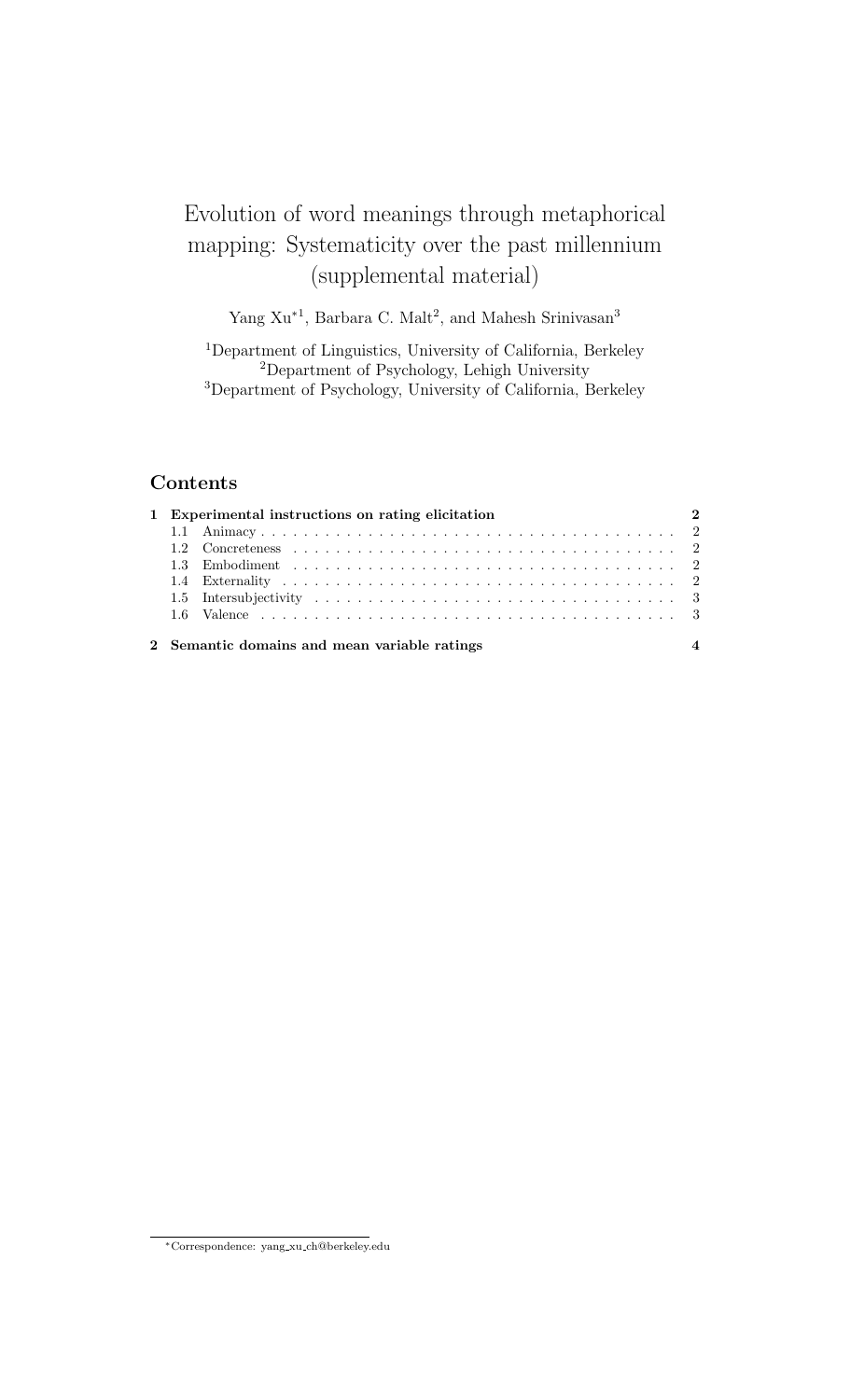# 1 Experimental instructions on rating elicitation

## 1.1 Animacy

Phrases can refer to animate things - that is, things that are alive (whether they can move on their own, like people or can not move on their own like plants). For example, "little baby" refers to something that is alive.

Phrases can also refer to inanimate things - that is, things that are not alive. For example, "heavy rock" refers to something is not alive.

Your task is to rate a list of phrases on how animate what they refer to is. Phrases that refer to living things should receive a high animacy rating. Phrases that refer to non-living things should receive a low animacy rating.

Please read each phrase and its definition carefully. Then, use the scale below to judge the animacy of what each phrase refers to, with 1 meaning the "highly inanimate" and 7 the "highly animate." For example, you might give "little baby" a 6 or 7 and "heavy rock" a 1 or 2. Please enter a number from the scale next to each phrase.

### 1.2 Concreteness

Phrases can refer to concrete things - that is, things that can be seen, heard, felt, smelled or tasted. For example, a "red chair" can be experienced by our senses and therefore is high in concreteness.

Phrases can also refer to abstract things - that is, things that cannot be experienced by our senses. For example, "criminal justice" cannot be experienced by the senses and is very abstract.

Your task is to rate a list of phrases on the concreteness of what they refer to. Phrases that refer to objects, materials or persons should generally receive a high concreteness rating. Phrases that refer to things that cannot be experienced by the senses should receive a low concreteness rating.

Please read each phrase and its definition carefully. Then, use the scale below to indicate the concreteness of what each phrase refers to, with 1 meaning the "highly abstract" and 7 the "highly concrete." For example, you might give "red chair" a 6 or 7 and "criminal justice" a 1 or 2. Please enter a number from the scale next to each phrase.

#### 1.3 Embodiment

Phrases can refer to things that are embodied - that is, things that we experience directly and physically through our bodies. For example, "standing erect" or "throwing the ball" are things that we experience directly through our bodies.

Phrases can also refer to things that are not embodied - that is, things that we do not experience directly and physically through our bodies. For example, "true justice" refers to something that we do not experience directly through our bodies.

Your task is to rate a list of phrases on how embodied what they refer to is. Phrases that refer to things that we experience directly through our bodies should receive high embodiment ratings. Phrases that refer to things that we do not experience directly through our bodies should receive a low embodiment rating.

### 1.4 Externality

Phrases can refer to external things - that is, things that exist in the world around us. For example, "black dog" refers to something that exists in the external world.

Phrases can also refer to internal things - that is, things that exist within ourselves, such as within our minds. For example, "happy thoughts" refers to something that exists internally.

Your task is to rate a list of phrases on the externality of what they refer to. Phrases that refer to things that exist in the world around us should receive a high externality rating. Phrases that refer to things that exist within ourselves should receive a low externality rating.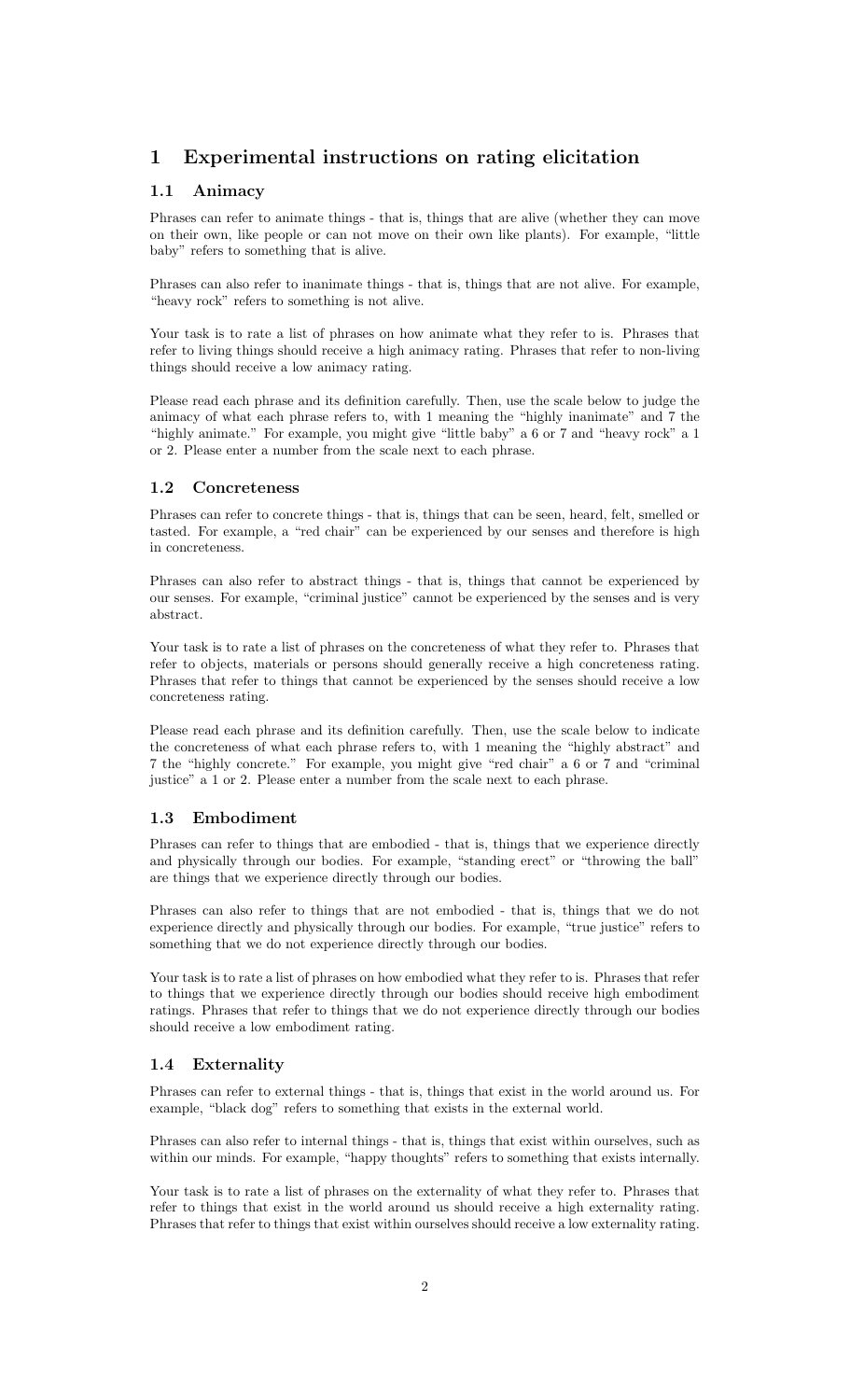Please read each phrase and its definition carefully. Then, use the scale below to indicate the externality of what each phrase refers to, with 1 meaning the "highly internal" and 7 the "highly external." For example, you might give "black dog" a 6 or 7 and "happy thoughts" a 1 or 2. Please enter a number from the scale next to each phrase.

#### 1.5 Intersubjectivity

Phrases can refer to things that people experience the same way and agree about. For example, we tend to agree about whether something is a "spotted thing" because people perceive spots in similar ways.

Phrases can also refer to things that people experience in different ways, and may not agree about. For example, we tend to disagree about whether something is a "beautiful thing" because people perceive beauty in different ways.

Your task is to rate a list of phrases on how similarly-experienced and agreed upon what they refer to is by different people. Phrases that refer to things that people experience the same way and agree about should receive high ratings. Phrases that refer to things that people experience in different ways and disagree about should receive low ratings.

Please read each phrase and its definition carefully. Then, use the scale below to indicate the how similarly-experienced and agreed about what each phrase refers to is, with 1 meaning "very similarly-experienced and agreed about" and 7 "very differently experienced and disagreed about." For example, you might give "spotted thing" a 6 or 7 and "beautiful thing" a 1 or 2. Please enter a number from the scale next to each phrase.

#### 1.6 Valence

Some phrases evoke positive emotional responses from people - that is, things that make us feel happy, pleased, satisfied, contented, or hopeful. For example, "happy puppy" refers to something that evokes positive emotional responses.

Other phrases evoke negative emotional responses from people - that is, things that make us feel unhappy, annoyed, unsatisfied, melancholic, despairing, or bored. For example, "dying puppy" refers to something that evokes negative emotional responses.

Your task is to rate a list of phrases on how positive or negative what they refer to makes you feel. Phrases that refer to something that makes you feel completely happy, pleased, satisfied, contented, or hopeful should receive a high positivity rating. Phrases that refer to something that makes you feel completely unhappy, annoyed, unsatisfied, melancholic, despairing, or bored should receive a low positivity rating.

Please read each phrase and its definition carefully. Then, use the scale below to indicate the positivity of what each phrase refers to, with 1 meaning the "highly negative" and 7 the "highly positive." For example, you might give "happy puppy" a 6 or 7 and "dying puppy" a 1 or 2. Please enter a number from the scale next to each phrase.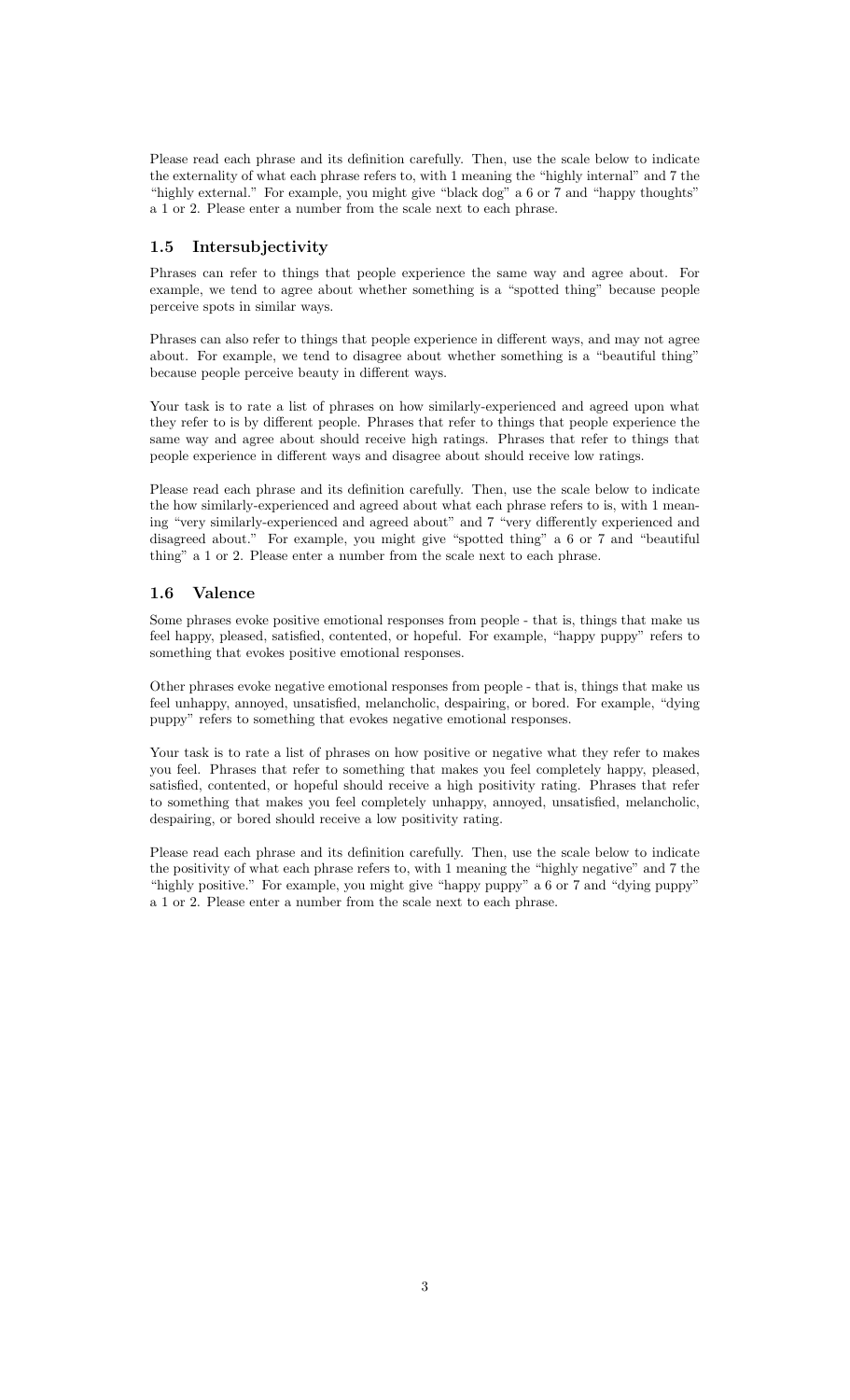# 2 Semantic domains and mean variable ratings

| Domain                                          | Anim.            | Conc.            | Embod.           | Exter.               | Intersub.      | Val.         |
|-------------------------------------------------|------------------|------------------|------------------|----------------------|----------------|--------------|
| The world, the earth                            | 5.7              | 5.41             | 5.31             | 6.63                 | 4.5            | 5.26         |
| Region of the earth                             | 2.35             | $5.89\,$         | 2.12             | 6.65                 | 5.53           | 4.53         |
| Cardinal points                                 | 2.6              | $\boldsymbol{3}$ | 2.65             | 5.4                  | $5.4\,$        | 4.26         |
| Land and islands                                | 2.67             | 5.87             | 2.53             | 6.79                 | 4.59           | $5\,$        |
| Landscape, high and low land                    | 2.41             | 5.43             | $3.07\,$         | 6.44                 | 4.65           | 5.26         |
| Level land and marshes                          | 3.95             | 5.95             | 3.19             | 6.56                 | 4.25           | 4.1          |
| Wild and fertile land                           | 3.76             | 5.18             | $\boldsymbol{3}$ | 6.65                 | 3.75           | $5.45\,$     |
| Body of water                                   | 3.71             | 6.18             | 3.06             | 6.76                 | 4.5            | 5.11         |
| Rivers and streams                              | 5.05             | 6.42             | 2.58             | $6.65\,$             | 4.86           | $5.45\,$     |
| Sea                                             | 4.06             | $6.14\,$         | $3.29\,$         | 6.89                 | $5.6\,$        | 4.5          |
| Lakes and pools                                 | 3.68             | 6.63             | 1.88             | 6.74                 | 4.56           | $5.62\,$     |
| Ice                                             | 2.35             | 6.63             | $3.56\,$         | $6.39\,$             | 5.07           | $3.68\,$     |
| Tides, waves and flooding                       | 3.71             | $6.26\,$         | $3.05\,$         | 6.61                 | 4.69           | $5.05\,$     |
| Named regions of earth                          | 1.83             | 4.76             | 2.85             | 5.47                 | $3.8\,$        | 4.32         |
| Geological features                             | 1.47             | 5.95             | $3.2\,$          | $6.65\,$             | 4.9            | 4.79         |
| Minerals                                        | 2.53             | 5.95             | $3.95\,$         | 6.81                 | 4.73           | 4.76         |
| Earth science                                   | 2.61             | 4.07             | 4.18             | $5.9\,$              | 4.44           | 4.59         |
| Universe and space                              | 3.65             | 4.38             | $3.18\,$         | 6.56                 | 4.12           | 5.11<br>5.43 |
| Celestial sphere                                | 2.93             | 3.19             | 2.5              | 4.72                 | 5.38           | 5.29         |
| Sky                                             | 3.06<br>3.45     | 5.53<br>6.16     | 2.18<br>4.06     | $6.5\,$<br>6.41      | 4.88<br>4.56   | 5.67         |
| Heavenly body<br>Planets and satellites         | $3.9\,$          | $5.4\,$          | 3.56             | $6.8\,$              | 4.75           | 5.55         |
| <b>Stars</b>                                    | 3.35             | 5.23             | 2.38             | 6.79                 | 3.64           | 6.2          |
| Sun                                             | 2.83             | 6.44             | $3.4\,$          | 6.88                 | 4.73           | 5.47         |
| Constellations and comets                       | 3.8              | 5.72             | 1.82             | 5.89                 | 4.27           | 5.79         |
| Astronomy                                       | 2.8              | 4.64             | 2.45             | 5.78                 | 4.8            | $5.35\,$     |
| Astrology                                       | 2.1              | 3.68             | $2.37\,$         | 3.83                 | $3.55\,$       | 4.14         |
| Atmosphere and weather                          | 2.94             | 4.64             | 4.29             | $6.28\,$             | 3.47           | 4.9          |
| Life                                            | 5.94             | 2.88             | 5.88             | 2.94                 | $5.4\,$        | 5.89         |
| Birth                                           | 4.73             | 3.94             | 5.18             | 4.42                 | 5.38           | 5.84         |
| Age                                             | 2.65             | 4.84             | 4.65             | 4.72                 | 4.85           | 4.05         |
| Biological sex                                  | 4.11             | 6.06             | $6.29\,$         | $4.28\,$             | 3.65           | 4.7          |
| Absence of life                                 | 1.44             | 2.81             | 2.95             | 3.4                  | 3.81           | 2.05         |
| <b>Biology</b>                                  | 4.24             | 5.11             | 4.65             | 5.71                 | 5.07           | 5.55         |
| Biological processes                            | 5.65             | 4.59             | $5.29\,$         | $3.95\,$             | 4.33           | $5.3\,$      |
| Natural habitats and taxonomies                 | 4.2              | $5.37\,$         | 2.76             | 6.05                 | 4.12           | 4.95         |
| The human body                                  | 5.94             | 6.11             | 6.81             | 5.33                 | 3.76           | 4.85         |
| Bodily shape and strength                       | $4.3\,$          | 4.88             | 5.63             | 5.06                 | 4.4            | 5.4          |
| Body parts                                      | $5.5\,$          | 6.27             | $5.56\,$         | 6.11                 | 3.67           | $4.05\,$     |
| Skin                                            | $5.2\,$          | 6.47             | $5.12\,$         | 6.4                  | 4.93           | 4.63         |
| Hair                                            | 3.9              | $6.39\,$         | $6.28\,$         | 6.33                 | $5.8\,$        | 4.43         |
| Bodily tissue                                   | 5.47             | 6.53             | 6.1              | $5.33\,$             | $5.2\,$        | 4.41         |
| Bones, muscles and cartilage                    | 4.6              | 5.77             | $6.29\,$         | $\overline{5}$       | $5.13\,$       | 4.45         |
| Sense and speech organs                         | $5.55\,$         | $6.06\,$         | 6.47             | $4.83\,$             | 3.88           | $5.26\,$     |
| Internal organs                                 | 6.13             | 6.33             | $6.35\,$         | $4.94\,$             | 5.1            | 4.18         |
| Digestive organs                                | 6.2              | 6.53             | $6.06\,$         | $4.95\,$             | $5.15\,$       | $3.82\,$     |
| Bodily secretion                                | $\overline{4}$   | $5.5\,$          | $5.38\,$         | $6.06\,$             | 4.35           | $\!3.2\!$    |
| Bodily excretion                                | 4.8              | 5.56             | 5.69             | $5.83\,$             | 4.25           | 2.41         |
| Sex organs                                      | 5.85             | 6.53             | 5.59             | $5.3\,$              | 4.75           | 4.88         |
| Respiratory system                              | 5.82<br>5.4      | 5.59<br>4.86     | $\,6\,$<br>6.41  | $4.94\,$<br>$4.35\,$ | 4.65<br>5.53   | 4.75<br>4.85 |
| Vascular system<br>The brain and nervous system | 5.88             | $\,6\,$          | 5.67             | 5.05                 | 5.6            | 4.76         |
| Human anatomy                                   | 5.6              | 5.89             | $5.85\,$         | $5.24\,$             | $5.5\,$        | 4.71         |
| Death                                           | $\boldsymbol{3}$ | 4.05             | 5.53             | 3.62                 | 4.05           | 1.63         |
| Dead person                                     | $2.6\,$          | 5.18             | $5.12\,$         | $6.3\,$              | 4.88           | 1.7          |
| Manner of death                                 | $3.17\,$         | 4.75             | $5.06\,$         | $2.94\,$             | 4.4            | $2.8\,$      |
| Cause of death                                  | 3.41             | $3.5\,$          | $5.25\,$         | 5.17                 | 4.8            | 2.05         |
| Killing                                         | 4.05             | 5.11             | $5.35\,$         | $5.86\,$             | 4.73           | 1.45         |
| Burial and cremation                            | 3.47             | $5.28\,$         | 4.82             | 5.65                 | $4.2\,$        | $2.32\,$     |
| Mourning and obsequies                          | $5.24\,$         | $2.27\,$         | 4.86             | 2.06                 | $3.33\,$       | 1.53         |
| Health                                          | $4.8\,$          | $\overline{4}$   | 6.47             | $2.89\,$             | $\overline{4}$ | $\,6\,$      |
| $I$ ll-health                                   | 3.87             | 4.53             | $5.35\,$         | $3.4\,$              | 4.56           | 1.58         |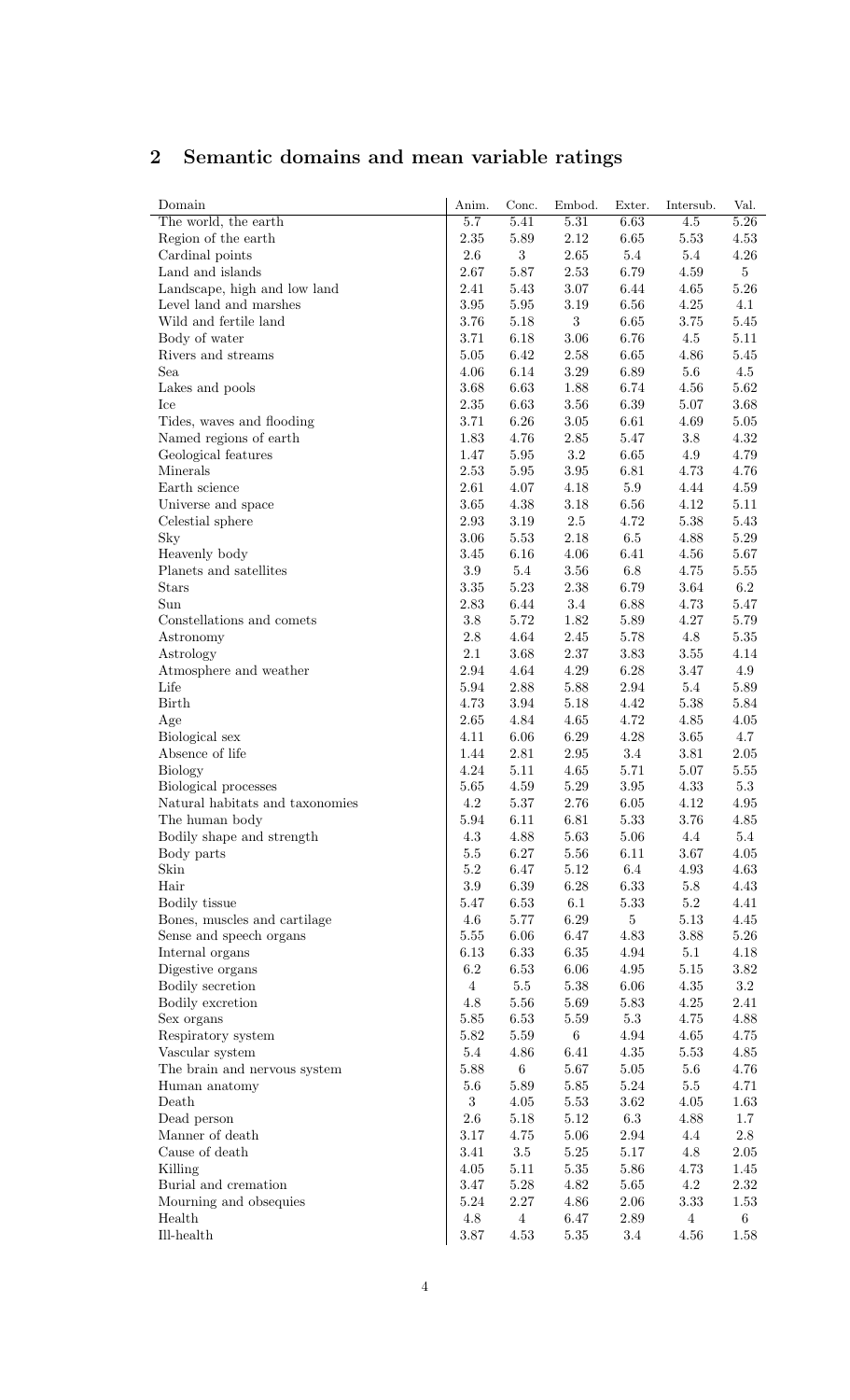| Mental health                                  | 4.24             | 2.24             | 5.18             | 1.56             | 3.6             | 4.3            |
|------------------------------------------------|------------------|------------------|------------------|------------------|-----------------|----------------|
| Healing and treatment                          | 3.85             | 3.74             | 5.72             | 4.1              | 4.2             | $5.9\,$        |
| Humankind                                      | 6.41             | $5.11\,$         | 4.08             | 4.8              | $4.25\,$        | 4.53           |
| Person                                         | 6.55             | 6.53             | 6.44             | 5.06             | $5\phantom{.0}$ | 5.75           |
| Male person                                    | 6.47             | $6\,$            | 5.76             | 6.44             | 4.47            | 4.57           |
| Female person                                  | 6.95             | $5.87\,$         | $6.24\,$         | $\,6\,$          | 4.24            | $5.6\,$        |
| Baby and young person                          | 6.67             | 6.21             | 6.19             | 6.43             | 4.13            | 5.95           |
| Adult and middle-aged person                   | $5.9\,$          | $6\,$            | $5.85\,$         | 5.38             | $3.95\,$        | 4.62           |
| Old person                                     | 5.95             | 6.24             | $5.82\,$         | 5.56             | 4.4             | 4.55           |
| Races and nations                              | $3.55\,$         | 4.94             | 3.8              | 4.9              | 3.7             | 4.42           |
| Animals                                        | 6.71             | 6.31             | 3.69             | 6.83             | $5\phantom{.0}$ | 5.57           |
| Animal categories, habitats and behaviour      | 4.7              | 3.56             | 2.5              | $5.81\,$         | $5.15\,$        | 4.39           |
| Groups of animals<br>Animal bodies             | $5.8\,$<br>6.7   | 6.06             | $2.82\,$         | 6.05             | $6\phantom{.0}$ | 4.81<br>4.76   |
| Insects and other invertebrates                | 6.7              | $5.86\,$<br>5.71 | 4.41<br>$4.38\,$ | $6.82\,$<br>6.72 | 5.53<br>5.07    | 3.25           |
| Fish                                           | $6.5\,$          | 6.56             | $2.88\,$         | 6.44             | 5.75            | 4.32           |
| Amphibians                                     | 6.35             | 6.44             | 4.69             | 6.48             | 4.2             | 5 <sup>5</sup> |
| Reptiles                                       | 6.44             | 6.37             | 4.78             | 6.83             | $5.8\,$         | 4.12           |
| <b>Birds</b>                                   | 6.68             | 6.69             | $5.82\,$         | 6.65             | 4.76            | 5.29           |
| Classes of mammals                             | $6.05\,$         | 4.86             | 4.41             | $6.25\,$         | $5.35\,$        | 5.05           |
| Felines                                        | 6.42             | $5.21\,$         | 3.71             | $6.35\,$         | 4.38            | 4.9            |
| Canines                                        | 6.06             | 6.38             | 3.5              | 6.38             | 5.87            | $5.9\,$        |
| Other clawed mammals                           | 6.72             | 5.57             | $4.94\,$         | $7\phantom{.}$   | 3.71            | 3.95           |
| Rhinoceroses and general ungulates             | 6.71             | 5.86             | 3.71             | 6.43             | $5.32\,$        | 4.09           |
| Horses and elephants                           | 6.59             | $6.4\,$          | $\overline{4}$   | 6.82             | 5.53            | 4.95           |
| Pigs                                           | 6.7              | 6.56             | 3.45             | $6.82\,$         | 5.87            | 3.76           |
| Ruminants                                      | 6.29             | 6.44             | 4.31             | 6.29             | 4.4             | 3.42           |
| Bats, aardvarks, flying lemurs and tree-shrews | 6.64             | $\,6\,$          | 4.72             | 6.65             | 5.93            | 3.65           |
| Primates                                       | 5.85             | 6.38             | $5.29\,$         | 6.42             | $3.8\,$         | 4.59           |
| Zoology and taxidermy                          | 4.11             | 4.92             | $4.39\,$         | 6.1              | 3.87            | 3.68           |
| Plants                                         | 5.67             | 6.75             | 3.59             | 6.65             | 4.07            | 5.76           |
| Flowers and grasses                            | $4.39\,$         | 5.79             | $\overline{4}$   | $6.8\,$          | 4.53            | 5.9            |
| Trees and shrubs                               | $5.13\,$         | 6.36             | $2.35\,$         | $6.8\,$          | 5.14            | 5.42           |
| Cacti, ferns, moss and algae                   | $5.13\,$         | 6.13             | 3.12             | 6.62             | 4.93            | 3.9            |
| Cultivated plants<br>Weeds                     | 4.61<br>$5.59\,$ | 6.56<br>6.58     | 3.92<br>3.69     | 6.72<br>$6.58\,$ | 5.13<br>4.4     | 4.74<br>2.5    |
| <b>Botany</b>                                  | 3.75             | $4.5\,$          | 3.69             | 6.12             | 4.87            | 4.71           |
| Food and eating                                | 4.47             | 5.59             | 6.25             | 5.83             | $4.93\,$        | 5.57           |
| Drinks and drinking                            | $2.8\,$          | 5.88             | 6.41             | $5.9\,$          | 4.88            | 4.79           |
| Farming                                        | 5.56             | $5.64\,$         | $4.35\,$         | $6.11\,$         | $5.13\,$        | 4.71           |
| Hunting and fishing                            | $5.25\,$         | $6.16\,$         | $5.9\,$          | $6.32\,$         | 4.47            | 3.47           |
| Textiles                                       | $\overline{2}$   | 6.14             | $\overline{4}$   | 6.68             | 5.67            | 4.42           |
| Clothing                                       | 2.22             | 6.29             | 4.71             | 6.41             | 4.73            | 5.1            |
| Physical sensation                             | 4.4              | 4.13             | 5.59             | $2.94\,$         | 4.1             | 5.14           |
| Sleep                                          | $3.9\,$          | 4.71             | $5.82\,$         | $3.05\,$         | $5.8\,$         | 6.19           |
| Awake                                          | 5.32             | $3.75\,$         | 6.47             | $3.06\,$         | $4.6\,$         | 5.44           |
| Weariness                                      | 3.73             | $3.11\,$         | $5.5\,$          | 1.72             | $3.7\,$         | 2.48           |
| Invigoration                                   | $5.94\,$         | $2.29\,$         | 4.33             | $2.95\,$         | 4.1             | 6.4            |
| Sexual relations                               | 5.33             | 4.42             | $6.06\,$         | 3.76             | $4.6\,$         | 5.55           |
| Drug use                                       | 3.71             | $\,4\,$          | $5.78\,$         | $4.5\,$          | $4.6\,$         | 1.63           |
| Poison                                         | $\boldsymbol{3}$ | 6.11             | 5.59             | $5.6\,$          | 4.27            | 1.33           |
| Touch<br>Taste                                 | 5.1<br>4.5       | $5.21\,$<br>4.86 | $6.38\,$<br>5.19 | 5.1<br>2.89      | 4.47<br>4.06    | 5.65<br>5.33   |
| Smell                                          | 3.76             | 4.47             | 6.06             | 3.4              | $\overline{4}$  | 4.68           |
| Sight                                          | $3.9\,$          | 3.88             | $5.53\,$         | $3.52\,$         | 4.89            | 5.75           |
| Hearing and Noise                              | 2.73             | 4.13             | $5.06\,$         | 3.68             | $5.27\,$        | 4.91           |
| Cleanness                                      | 3.11             | 4.63             | 5.17             | 5.47             | 4.67            | 6.15           |
| Dirtiness                                      | $2.65\,$         | 4.82             | 3.76             | 5.29             | $3.6\,$         | 1.95           |
| Alchemy                                        | $2.75\,$         | $2.25\,$         | 2.47             | $4.35\,$         | 4.47            | 3.95           |
| Chemistry                                      | $3.35\,$         | $3.64\,$         | 4.47             | $5.22\,$         | 4.71            | 4.94           |
| Weight, heat and cold                          | 2.13             | $6.37\,$         | 5.63             | $6.05\,$         | 4.41            | $3.8\,$        |
| Solidity and density                           | $1.8\,$          | 4.47             | 3.63             | $5.39\,$         | 4.12            | 4.68           |
| Lack of density                                | 1.8              | 4.58             | $3.29\,$         | $4.8\,$          | $3.6\,$         | 2.79           |
| Granular texture                               | $2.3\,$          | $6.26\,$         | 4.94             | $6.45\,$         | 4.07            | 3.64           |
| Fine and coarse texture                        | 2.79             | 5.81             | 5.92             | $5.11\,$         | 4.27            | 4.45           |
| Strength                                       | $3.8\,$          | 4.22             | $5.94\,$         | 4.56             | 4.25            | 5.76           |
|                                                |                  |                  |                  |                  |                 |                |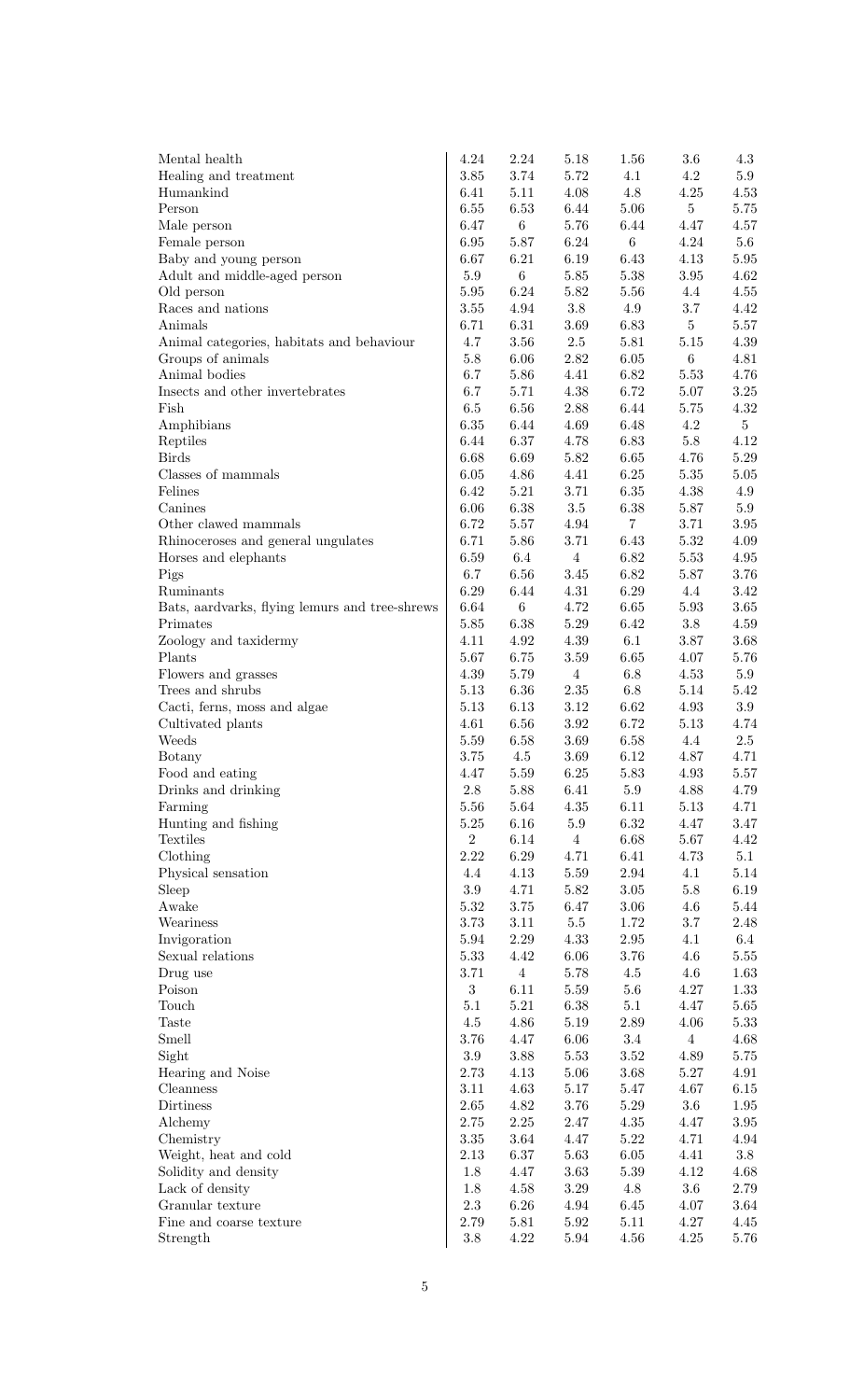| Weakness                              | 2.59                 | $3.31\,$                | $5.35\,$             | 2.65             | 4.53                | 1.68                |
|---------------------------------------|----------------------|-------------------------|----------------------|------------------|---------------------|---------------------|
| Hardness                              | 1.87                 | 4.4                     | $5.22\,$             | 5.71             | 3.13                | 3.57                |
| Softness                              | 2.15                 | $4.5\,$                 | 4.35                 | $5.65\,$         | $3.47\,$            | 5.68                |
| Unctuousness                          | 3.33                 | 3.06                    | 4.48                 | $2.24\,$         | 3.33                | 2.24                |
| Semi-fluidity                         | $2.8\,$              | $4.95\,$                | 4.12                 | 6.22             | $4.31\,$            | 4.29                |
| Liquid                                | 4.12                 | 5.71                    | $3.12\,$             | 6.41             | 4.92                | 4.32                |
| Water                                 | 3.41                 | $6.25\,$                | $4.24\,$             | 6.19             | $5.7\,$             | 5.95                |
| Humidity                              | $2.35\,$             | 5.18                    | 3.48                 | $6.24\,$         | $5.4\,$             | 3.42                |
| Wetness                               | $2.93\,$             | 5.81                    | 4.88                 | 6.28             | 4.2                 | 3.85                |
| Leaking and outpouring                | $2.8\,$              | 4.47                    | $3.81\,$             | $6.05\,$         | 4.87                | 3.15                |
| Flowing and floating                  | 3.85                 | $5.05\,$                | $4.19\,$             | 4.78             | $3.87\,$            | 5.22                |
| <b>Dryness</b>                        | 1.78                 | 5.63                    | 5.61                 | $5.57\,$         | $4.33\,$            | 3.1                 |
| Gas<br>Air                            | $3.85\,$<br>$3.45\,$ | 4.81<br>4.16            | $2.31\,$<br>$3.75\,$ | 6.1<br>$5.83\,$  | $5.35\,$<br>$4.6\,$ | $3.41\,$<br>$5.2\,$ |
| Physics and mechanics                 | $3.05\,$             | $4.5\,$                 | $3.95\,$             | $5.58\,$         | 4.41                | 4.43                |
| Electromagnetism and atomic physics   | 2.72                 | $4.5\,$                 | 3.76                 | $5.35\,$         | 4.05                | 4.38                |
| Light                                 | $3.3\,$              | $5.32\,$                | 4.48                 | $6.43\,$         | $4.6\,$             | 6 <sup>1</sup>      |
| Flickering and glowing light          | $3.27\,$             | $5.13\,$                | $3.18\,$             | $6.06\,$         | 4.07                | 4.48                |
| Illumination                          | $3.3\,$              | $5.89\,$                | $3.75\,$             | $6\,$            | 4.87                | 5.58                |
| Reflection                            | $2.7\,$              | $\,6\,$                 | 2.77                 | $5.71\,$         | 4.47                | 5.16                |
| Natural light                         | 2.13                 | 4.47                    | $3.24\,$             | $5.85\,$         | $3.93\,$            | $6.21\,$            |
| Artificial light                      | $\sqrt{3}$           | 3.67                    | 2.88                 | $5.47\,$         | 4.47                | 4.35                |
| Fireworks                             | 3.65                 | 6.56                    | $3.24\,$             | 6.72             | 4.47                | 5.36                |
| Transparency and opacity              | $2.11\,$             | $3.8\,$                 | 2.7                  | 4.56             | 4.4                 | 4.68                |
| Darkness                              | 1.61                 | $3.89\,$                | $3.53\,$             | $5.6\,$          | $3.9\,$             | 2.26                |
| Colour                                | $\,2$                | $5.11\,$                | 2.71                 | $5.41\,$         | $4.65\,$            | 5.71                |
| Individual colours                    | $\overline{2}$       | $\overline{4}$          | 2.06                 | 5.1              | 4.07                | 4.74                |
| Pattern and variegation               | 2.95                 | 4.69                    | 3.69                 | $5.35\,$         | $3.94\,$            | 4.37                |
| Good condition                        | 2.65                 | 4.17                    | 4.24                 | $4.21\,$         | 3.64                | 5.74                |
| Bad condition                         | 2.44                 | $2.56\,$                | $3.5\,$              | 4.14             | $\overline{4}$      | 1.45                |
| Existence and its attributes          | $3.8\,$              | $2.11\,$                | $\boldsymbol{3}$     | $2.26\,$         | $3.87\,$            | 4.9                 |
| Creation                              | $3.7\,$              | 3.58                    | $3.5\,$              | $5.35\,$         | 4.33                | $5.81\,$            |
| Destruction                           | 3.78                 | $\overline{4}$          | 4.43                 | $5.19\,$         | 4.73                | $2.05\,$            |
| Causation                             | 4.2                  | $2.29\,$                | $2.94\,$             | $3.7\,$          | 4.2                 | 4.45                |
| Occurrence                            | 3.25                 | $3.47\,$                | $\overline{2}$       | 4.4              | 4.47                | 4.45                |
| Space                                 | $3.05\,$             | 4.44                    | $2.6\,$              | $5.94\,$         | 4.27                | 4.63                |
| Distance                              | 1.82                 | 4.38                    | $3.15\,$             | 5.95             | 3.53                | 4.26                |
| Size and spatial extent               | $2.22\,$             | $5.56\,$                | 3.1                  | 5.88             | 4.31                | 4.47                |
| Shape<br>Place and position           | 3.65                 | 5.68                    | 3.76                 | 5.76<br>$6.16\,$ | 4.2<br>$5.2\,$      | 4.79                |
| Relative position                     | 1.82<br>2.5          | 4.77<br>2.53            | 4.41<br>4.25         | $5.15\,$         | 3.67                | 4.67<br>3.9         |
| Direction                             | $2.65\,$             | $3.31\,$                | 2.46                 | $5.05\,$         | 4.57                | 4.89                |
| Time                                  | $3.55\,$             | 2.86                    | 2.65                 | 4.1              | 5.33                | 3.95                |
| Duration in time                      | 2.71                 | 3.61                    | 3.29                 | 4.06             | 4.53                | 4.35                |
| Occasion                              | $2.9\,$              | 3.78                    | 2.29                 | 4.06             | 4.24                | 6.15                |
| Period of time                        | 2.18                 | 3.58                    | 2.89                 | 4.95             | 4.6                 | 4.21                |
| Day and evening                       | $2.4\,$              | 4.69                    | 3.11                 | $6.25\,$         | 5.06                | 5.05                |
| Night                                 | 1.72                 | $\overline{5}$          | 2.24                 | $6.12\,$         | 4.89                | 4.1                 |
| Measurement of time and relative time | 2.12                 | $\overline{4}$          | 2.47                 | 4.59             | $\overline{5}$      | 4.47                |
| Suitability of time                   | $\overline{2}$       | 2.64                    | 2.35                 | 4.26             | 4.13                | 5.05                |
| Frequency                             | $2.25\,$             | 2.88                    | 2.12                 | 4.78             | 3.73                | 4.21                |
| Change and permanence                 | 2.28                 | 1.84                    | 2.82                 | $3.06\,$         | 3.79                | 4.37                |
| Movement                              | 4.41                 | 4.22                    | $5.5\,$              | 5.81             | 4.63                | 5.15                |
| Types of movement                     | 4.65                 | 4.29                    | 6.22                 | 4.67             | 3.06                | 5.05                |
| Progressive movement                  | 3.76                 | $\boldsymbol{3}$        | 5.41                 | $3.24\,$         | 4.36                | 5.45                |
| Rate of movement and swift movement   | $3.35\,$             | 4.26                    | 5.76                 | $5.33\,$         | 4.93                | 4.79                |
| Slow movement                         | 3.72                 | 4.26                    | 4.15                 | $5.53\,$         | 4.6                 | 3.52                |
| Movement in a specific direction      | $3.6\,$              | 4.23                    | $5.2\,$              | 5.11             | 4.24                | 4.53                |
| Transference                          | 4.18                 | $3.22\,$                | 5.71                 | $5.33\,$         | 4.13                | 4.45                |
| Impulse                               | 4.83                 | $2.91\,$                | 3.44                 | 3.06             | 3.94                | 4.85                |
| Impact                                | $3.82\,$             | $5.31\,$                | 6.18                 | 5.74             | 4.27                | 2.32                |
| Immobility and restlessness           | $3.4\,$              | $3.26\,$                | 5.85                 | 3.33             | 4.13                | 2.16                |
| Operation and influence<br>Action     | $2.4\,$<br>$4.24\,$  | 2.4<br>$\boldsymbol{3}$ | 3.12<br>4.94         | $3.78\,$<br>4.29 | 4.42<br>4.4         | 4.65<br>4.76        |
| Preparation and undertaking           | 5.33                 | 2.57                    | 4.28                 | $3.72\,$         | 4.4                 | 5.29                |
| Repetition                            | $\sqrt{3}$           | 4.21                    | 4.18                 | $3.82\,$         | $3.87\,$            | 3.67                |
|                                       |                      |                         |                      |                  |                     |                     |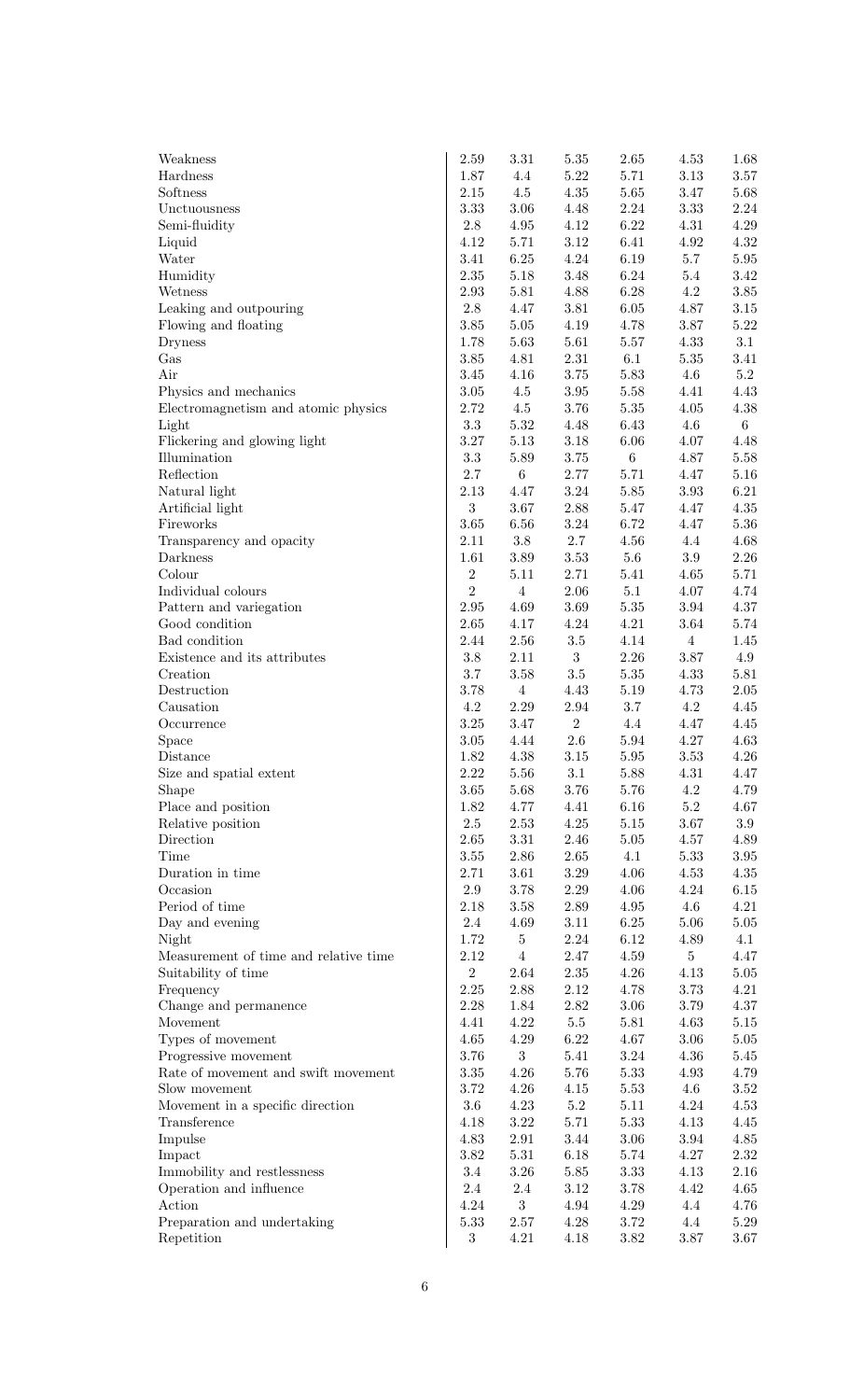| Continuation                                                                  | $3.24\,$           | 2.79                       | 2.41                       | 4.06             | 3.75            | 4.32            |
|-------------------------------------------------------------------------------|--------------------|----------------------------|----------------------------|------------------|-----------------|-----------------|
| Completion                                                                    | $2.6\,$            | $2.81\,$                   | $3.19\,$                   | $3.5\,$          | 4.47            | 6 <sup>1</sup>  |
| Cessation                                                                     | 3.11               | 4.42                       | 4.19                       | 4.58             | 4.9             | 3.67            |
| Inaction                                                                      | 2.83               | 2.71                       | 3.47                       | $2.33\,$         | 4.14            | 1.82            |
| Endeavour                                                                     | 4.15               | 2.18                       | $3.33\,$                   | $2.67\,$         | 4.07            | $5.05\,$        |
| Difficulty                                                                    | 3.12               | $\sqrt{2}$                 | $3.67\,$                   | $2.47\,$         | $3.3\,$         | $2.91\,$        |
| Easiness                                                                      | $2.55\,$           | 1.94                       | $3.29\,$                   | 2.43             | $3.67\,$        | $5.29\,$        |
| Restoration and recovery                                                      | $3.29\,$           | $3.5\,$                    | $\overline{5}$             | 4.17             | $\overline{4}$  | 5.82            |
| Advantage                                                                     | $2.3\,$            | $2.32\,$                   | $2.53\,$                   | 3.59             | $3.93\,$        | 5.67            |
| Safety                                                                        | 2.88               | 2.73                       | $2.56\,$                   | 3.74             | 3.71            | 6.26            |
| Prosperity and success                                                        | 3.65               | $\sqrt{3}$                 | $3.06\,$                   | $3.25\,$         | $3.4\,$         | 5.88            |
| Disadvantage and harm                                                         | 3.16               | 2.56                       | 4.35                       | $3.05\,$         | $3.7\,$         | 1.57            |
| Adversity<br>Failure                                                          | 2.25               | $2.58\,$                   | $3.24\,$<br>$\overline{3}$ | $3.76\,$         | $3.87\,$        | $\sqrt{3}$      |
|                                                                               | $1.9\,$<br>$3.4\,$ | $2.82\,$<br>$\overline{4}$ | $5.18\,$                   | $2.53\,$<br>4.59 | 4.13<br>$3.5\,$ | 1.9             |
| Vigorous action and degrees of violence<br>Slow action and degrees of caution | 2.72               | 2.63                       | $3.62\,$                   | $3.9\,$          | 4.4             | 1.63<br>4.1     |
| Behaviour and conduct                                                         | 4.4                | $\sqrt{3}$                 | $\bf 5$                    | $2.47\,$         | 4.27            | 4.68            |
| Ability                                                                       | $3.14\,$           | 2.79                       | $3.85\,$                   | $2.81\,$         | 4.2             | 5.89            |
| Relationship                                                                  | 4.15               | $3.13\,$                   | 4.18                       | 3.33             | 4.07            | $5.65\,$        |
| Contrast                                                                      | 2.7                | $3.64\,$                   | 2.41                       | 3.78             | 3.47            | 4.18            |
| Difference                                                                    | 2.78               | 2.73                       | $2.89\,$                   | $2.89\,$         | 3.4             | 4.38            |
| Uniformity and stereotypicality                                               | 1.83               | 2.42                       | $2.15\,$                   | $3.35\,$         | $3.25\,$        | 2.63            |
| Variety                                                                       | 2.88               | $2.95\,$                   | 1.88                       | $5.59\,$         | 4.07            | 5.48            |
| Similarity                                                                    | 2.32               | 3.14                       | $2.81\,$                   | $3.52\,$         | $3.95\,$        | 4.76            |
| Imitation                                                                     | 4.29               | $3.06\,$                   | $5.17\,$                   | $3.65\,$         | 3.47            | 2.71            |
| Accompaniment                                                                 | 2.3                | $3.84\,$                   | $3.6\,$                    | 4.82             | $4.5\,$         | 5.16            |
| Exemplification and specificity                                               | 4.56               | 1.94                       | $3.06\,$                   | $3.65\,$         | 3.87            | 5.06            |
| Order                                                                         | 1.76               | $2.85\,$                   | $2.88\,$                   | 2.72             | $3.43\,$        | $5.6\,$         |
| Disorder                                                                      | 2.47               | $3.36\,$                   | 3.94                       | $3.9\,$          | $3.6\,$         | 1.8             |
| Sequence                                                                      | 1.93               | 3.86                       | 2.48                       | 4.57             | 4.75            | 4.76            |
| Number                                                                        | $2.06\,$           | $4.5\,$                    | 1.92                       | 4.75             | $3.94\,$        | 4.55            |
| Mathematics                                                                   | 1.79               | $3.91\,$                   | 2.12                       | 3.83             | 5.87            | 4.75            |
| Computing                                                                     | $\overline{4}$     | 3.79                       | $3.53\,$                   | $3.94\,$         | 4.93            | 5.12            |
| Measurement of length                                                         | 1.75               | $5.05\,$                   | 2.94                       | 5.61             | 5.73            | 4.26            |
| Measuring instrument                                                          | 2.27               | 5.78                       | $3.85\,$                   | $6.25\,$         | 4.19            | 4.41            |
| Measurement of weight                                                         | 2.27               | $5.95\,$                   | 3.84                       | $5.85\,$         | 5.33            | $3.6\,$         |
| Greatness and intensity                                                       | $2.5\,$            | 3.11                       | $3.35\,$                   | 4.32             | 3.4             | $\overline{5}$  |
| Sufficiency and abundance                                                     | $2.9\,$            | 3.19                       | 3.39                       | $4.83\,$         | 3.67            | $5.75\,$        |
| Increase in quantity<br>Moderateness and smallness of quantity                | 3.7<br>2.27        | 4.79<br>$2.89\,$           | 3.9<br>3.28                | 5.17<br>4.53     | 4.13<br>$4.2\,$ | 5.15<br>3.91    |
| Insufficiency                                                                 | 2.78               | $1.94\,$                   | 2.88                       | $3.9\,$          | $\overline{4}$  | 1.82            |
| Decrease in quantity                                                          | 2.67               | $5.13\,$                   | 3.18                       | 4.65             | $6.2\,$         | 3.1             |
| Wholeness                                                                     | $3.07\,$           | $2.4\,$                    | 2.81                       | 3.33             | $5.2\,$         | 5.9             |
| Completeness                                                                  | 2.94               | $2.31\,$                   | 3.82                       | $3.4\,$          | $4.6\,$         | $6.2\,$         |
| Incompleteness                                                                | 1.94               | $2.5\,$                    | 2.47                       | $3.5\,$          | 3.85            | $2.5\,$         |
| Part-whole relationships                                                      | $3.26\,$           | $3.84\,$                   | 2.85                       | 4.59             | 5.13            | 4.41            |
| Supernatural                                                                  | $2.89\,$           | $2.09\,$                   | $3.2\,$                    | 2.81             | 3.1             | 4.9             |
| Deity                                                                         | 4.27               | $2.82\,$                   | 2.15                       | 2.65             | 3.05            | $5\phantom{.0}$ |
| Angel                                                                         | 6.44               | 4.44                       | $3.38\,$                   | $4.5\,$          | 3.87            | 6.05            |
| Devil                                                                         | $\overline{5}$     | $\sqrt{2}$                 | 3.05                       | $3.35\,$         | $3.6\,$         | 1.4             |
| Heaven                                                                        | $\!3.2\!$          | $\overline{2}$             | 4.24                       | $\overline{3}$   | 3.87            | $6.2\,$         |
| Hell                                                                          | $2.59\,$           | $2.29\,$                   | 3.43                       | $2.81\,$         | $3.6\,$         | $1.6\,$         |
| Mind                                                                          | 4.95               | $2.35\,$                   | 3.38                       | 1.35             | 4.38            | 5.84            |
| Intellect                                                                     | 4.15               | 1.76                       | 4.12                       | 1.44             | 3.67            | 5.57            |
| Consciousness                                                                 | $5\phantom{.0}$    | 2.71                       | $\overline{5}$             | $1.94\,$         | 3.63            | 5.68            |
| Character and mood                                                            | $2.8\,$            | $2.13\,$                   | 4.12                       | $1.35\,$         | 3.4             | 4.73            |
| Psychology                                                                    | 3.11               | $3.14\,$                   | 3.48                       | $2.94\,$         | 4.69            | 5.1             |
| Thought                                                                       | 4.35               | $2.5\,$                    | 3.67                       | 1.12             | $3.6\,$         | 5.67            |
| Perception and cognition                                                      | 3.61               | 2.28                       | $\overline{5}$             | $1.39\,$         | 4.13            | $5.6\,$         |
| Imagination                                                                   | $3.6\,$            | 1.56                       | 4.59                       | $1.3\,$          | 4.18            | 6               |
| Understanding                                                                 | 4.15               | 1.94                       | 4.19                       | 1.48             | 3.87            | 5.89            |
| Cleverness<br>Wisdom                                                          | 3.69               | 2.53                       | 3.56                       | 1.45             | $\overline{4}$  | 6.09            |
| Reason and argument                                                           | $2.7\,$<br>3.83    | 1.89<br>$2.95\,$           | 3.06<br>3.59               | $1.5\,$<br>2.44  | 3.47<br>4.67    | 6<br>4.63       |
| Lack of understanding                                                         | $2.15\,$           | $2.26\,$                   | 4.15                       | 1.65             | 3.73            | $2.21\,$        |
| Stupidity                                                                     | $3.06\,$           | 2.11                       | 3.12                       | 1.6              | 3.47            | 1.63            |
|                                                                               |                    |                            |                            |                  |                 |                 |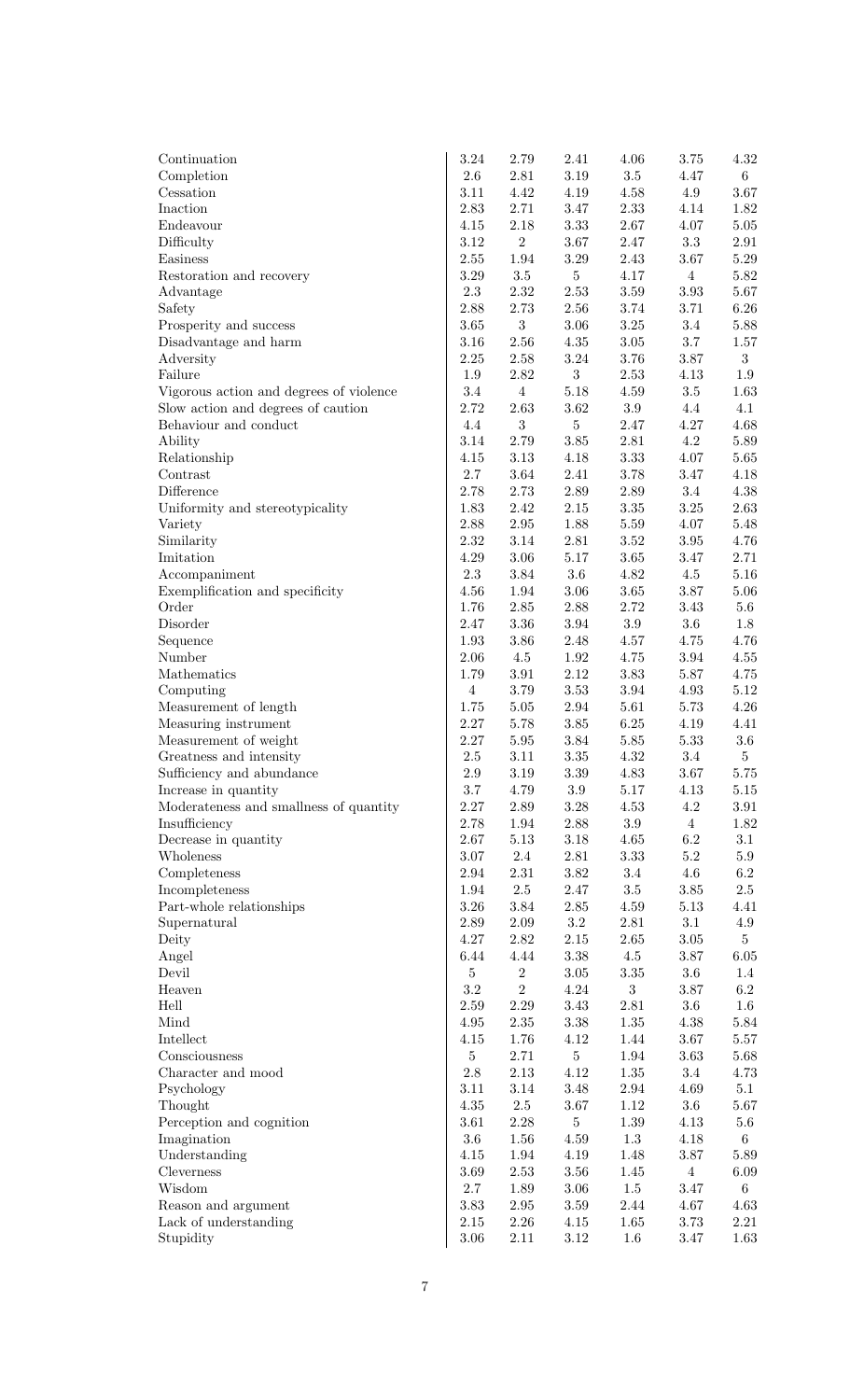| Foolishness                                  | 4.11            | 2.75             | 3.53                                                      | 1.71                   | 3.27           | 2.79                   |
|----------------------------------------------|-----------------|------------------|-----------------------------------------------------------|------------------------|----------------|------------------------|
| Intellectual weakness                        | 3.94            | $2.21\,$         | $2.83\,$                                                  | 1.17                   | $\overline{4}$ | 2.29                   |
| Foolish person                               | 6.33            | $2.89\,$         | $3.31\,$                                                  | 2.71                   | 3.8            | 2.7                    |
| Intelligibility                              | 4.61            | $2.93\,$         | $\overline{4}$                                            | 2.71                   | $3.6\,$        | 5.62                   |
| Memory, commemoration and revocation         | 5.06            | $3.06\,$         | 4.75                                                      | $1.59\,$               | $\overline{4}$ | 5.32                   |
| Knowledge and experience                     | 3.67            | $2.56\,$         | 4.41                                                      | 1.83                   | 4.47           | 6.15                   |
| Lack of knowledge                            | 2.05            | $2.21\,$         | $\overline{2}$                                            | 1.82                   | 4.8            | 1.95                   |
| Truth and falsity                            | 2.55            | $2.86\,$         | $2.15\,$                                                  | 3.47                   | 4.2            | 4.09                   |
| Secrecy and concealment                      | 2.67            | $2.95\,$         | $2.94\,$                                                  | 1.89                   | $5.2\,$        | $3.3\,$                |
| Belief and opinion                           | $\overline{4}$  | $2.07\,$         | $2.47\,$                                                  | $\mathbf{1}$           | 2.73           | 5.24                   |
| Disbelief and uncertainty                    | 2.1             | 1.89             | $3.24\,$                                                  | 1.44                   | $\overline{4}$ | $2.6\,$                |
| Expectation and prediction                   | 2.75            | 1.89             | 2.63                                                      | 2.22                   | $\overline{4}$ | 4.74                   |
| Philosophy                                   | 2.81            | 1.83             | $3.18\,$                                                  | $2.45\,$               | 3.47           | 5.1                    |
| Attention and inattention                    | 4.78<br>5.29    | 1.87<br>2.69     | $3.31\,$<br>4.67                                          | 1.65<br>$3.18\,$       | 4.27<br>4.27   | $\overline{4}$<br>5.64 |
| Enquiry and discovery<br>Answer and argument | $3.8\,$         | $3.18\,$         | $3.47\,$                                                  | $2.78\,$               | 4.13           | 4.24                   |
| Judgement                                    | 3.41            | $2.93\,$         | $3.85\,$                                                  | 1.71                   | $3.27\,$       | 4.53                   |
| Importance                                   | $\overline{2}$  | $2.95\,$         | $3.43\,$                                                  | $1.83\,$               | $3.18\,$       | 5.4                    |
| Unimportance                                 | 1.65            | 1.88             | $1.94\,$                                                  | $1.53\,$               | 4.2            | 1.79                   |
| Esteem                                       | 4.41            | 2.43             | 3.41                                                      | $1.35\,$               | $4.85\,$       | 6.25                   |
| Contempt                                     | 3.73            | 2.33             | 4.57                                                      | $1.25\,$               | $3.8\,$        | 2.16                   |
| Aesthetics and good taste                    | 3.44            | $2.33\,$         | $3.29\,$                                                  | $\overline{2}$         | 4.47           | $6.05\,$               |
| Tastelessness                                | 1.87            | $2.5\,$          | $2.62\,$                                                  | $2.69\,$               | 3.4            | 2.16                   |
| Fashionableness                              | 3.83            | $2.95\,$         | 3.63                                                      | $4.22\,$               | $3.12\,$       | $4.6\,$                |
| Beauty and ugliness                          | $2.93\,$        | $3.89\,$         | $5.45\,$                                                  | $3.42\,$               | $3.6\,$        | 3.76                   |
| Good                                         | $2.35\,$        | 2.44             | 3.11                                                      | $2.75\,$               | $2.93\,$       | 6.11                   |
| <b>Bad</b>                                   | 1.9             | $2.13\,$         | 3.12                                                      | $2.33\,$               | 3.87           | 1.74                   |
| Emotion                                      | 2.86            | 2.11             | 4.12                                                      | $1.19\,$               | $3.9\,$        | $5.05\,$               |
| Strong emotion and lack of emotion           | 4.61            | $\sqrt{3}$       | $3.77\,$                                                  | 1.52                   | $3.44\,$       | $3.53\,$               |
| Excitement                                   | 4.4             | $3.09\,$         | 4.53                                                      | $1.52\,$               | $3.8\,$        | $6.4\,$                |
| Composure                                    | 3.4             | 2.44             | 4.86                                                      | $1.35\,$               | 4.07           | $6\overline{6}$        |
| Pleasure                                     | 4.4             | $2.89\,$         | 4.29                                                      | $1.35\,$               | 4.67           | $6.3\,$                |
| Emotional suffering                          | 3.72            | 2.42             | $3.81\,$                                                  | $1.13\,$               | $\mathbf{3}$   | 1.71                   |
| Anger                                        | 4.2             | $2.5\,$          | 3.76                                                      | $2.29\,$               | $3.87\,$       | 1.79                   |
| Love and friendship                          | 4.1             | $2.75\,$         | 4.41                                                      | 1.18                   | $3.35\,$       | 6.12                   |
| Hatred and hostility                         | $\!.9$          | 2.71             | $3.44\,$                                                  | $1.39\,$               | 3.64           | 1.42                   |
| Indifference                                 | 3.1<br>3.75     | 1.88             | $3.5\,$                                                   | $1.53\,$               | $\!3.2\!$      | 3.2                    |
| Pity and pitilessness<br>Jealousy            | $\sqrt{3}$      | 2.63<br>$2.82\,$ | $4\phantom{.00000}\phantom{.0000000000000000000}$<br>4.15 | 1.52<br>1.11           | 4.6<br>4.53    | $2.25\,$<br>1.62       |
| Gratitude and ingratitude                    | 3.75            | $2.39\,$         | $3.06\,$                                                  | $1.35\,$               | $4.07\,$       | 4.74                   |
| Pride                                        | $3.06\,$        | $2.47\,$         | $3.35\,$                                                  | 1.12                   | 3.47           | 5.95                   |
| Humility                                     | 3.41            | 2.44             | $3.59\,$                                                  | $1.22\,$               | 4.81           | 5.48                   |
| Fear                                         | $3.93\,$        | $1.88\,$         | $\bf 5$                                                   | 1.67                   | $3.93\,$       | $2.05\,$               |
| Courage                                      | 1.95            | $3.07\,$         | $\boldsymbol{3}$                                          | 1.65                   | 3.53           | 6.47                   |
| Will and personal choice                     | $3.15\,$        | 1.74             | 3.71                                                      | 1.47                   | 4.2            | 5.37                   |
| Necessity and inclination                    | 2.73            | 1.88             | 2.75                                                      | 1.19                   | 3.88           | 4.05                   |
| Willingness and desire                       | 4.06            | $2.39\,$         | 4.19                                                      | 1.17                   | 4.13           | 6                      |
| Intention and planning                       | 4.1             | $\sqrt{3}$       | $3.81\,$                                                  | 1.67                   | 3.64           | 4.86                   |
| Decision-making                              | 3.83            | 2.64             | $3.86\,$                                                  | 1.45                   | 3.47           | $5\phantom{.0}$        |
| Motivation, demotivation and persuasion      | 4.37            | 2.95             | $3.56\,$                                                  | 1.85                   | 3.73           | 5.75                   |
| Possessing and lacking                       | 3               | $3.56\,$         | $3.89\,$                                                  | $4.29\,$               | $3.8\,$        | $3.21\,$               |
| Wealth                                       | $1.7\,$         | $5.17\,$         | $3.95\,$                                                  | 5.78                   | $3.3\,$        | 5.37                   |
| Poverty                                      | 2.33            | $3.06\,$         | 3.76                                                      | 4.7                    | $\overline{4}$ | 1.67                   |
| Obtaining                                    | $3.6\,$         | 3.64             | 4.12                                                      | 4.41                   | 4.2            | 5.18                   |
| $\operatorname{Loss}$                        | $2.7\,$         | 2.94             | 3                                                         | $\overline{3}$         | 4.44           | 1.65                   |
| Retaining                                    | $3.6\,$         | 2.68             | $3.14\,$                                                  | $3.56\,$               | 4.8            | 5.1                    |
| Relinquishing                                | 3.56            | 2.93             | $3.89\,$                                                  | $3.29\,$               | $3.8\,$        | $\overline{3}$         |
| Giving                                       | 3.67            | $\,3$            | 3.88                                                      | $3.28\,$               | $3.4\,$        | 5.95                   |
| Taking and thieving                          | 4.18            | $3.88\,$         | $5.95\,$                                                  | $5.05\,$               | 4.45           | 1.67                   |
| Providing and storing<br>Language            | 3.39<br>$3.3\,$ | $3.28\,$<br>4.19 | 4.63<br>4.29                                              | 4.61<br>$\overline{4}$ | 5.07<br>4.8    | 5.16<br>5.65           |
| Languages of the world                       | $3.35\,$        | $\overline{4}$   | 2.94                                                      | $3.06\,$               | 4.65           | 5.21                   |
| Speaking                                     | $5.2\,$         | 4.21             | 5.81                                                      | $\overline{4}$         | $\overline{4}$ | 4.89                   |
| Study of language                            | 3.1             | $3.17\,$         | 3.47                                                      | $3.78\,$               | 4.65           | $5.2\,$                |
| Naming                                       | 3.88            | $2.6\,$          | 3.86                                                      | $2.95\,$               | 4.67           | 4.58                   |
| Expression of opinion                        | $4.95\,$        | 2.53             | 4.44                                                      | $3.39\,$               | $\bf 5$        | $5.5\,$                |
|                                              |                 |                  |                                                           |                        |                |                        |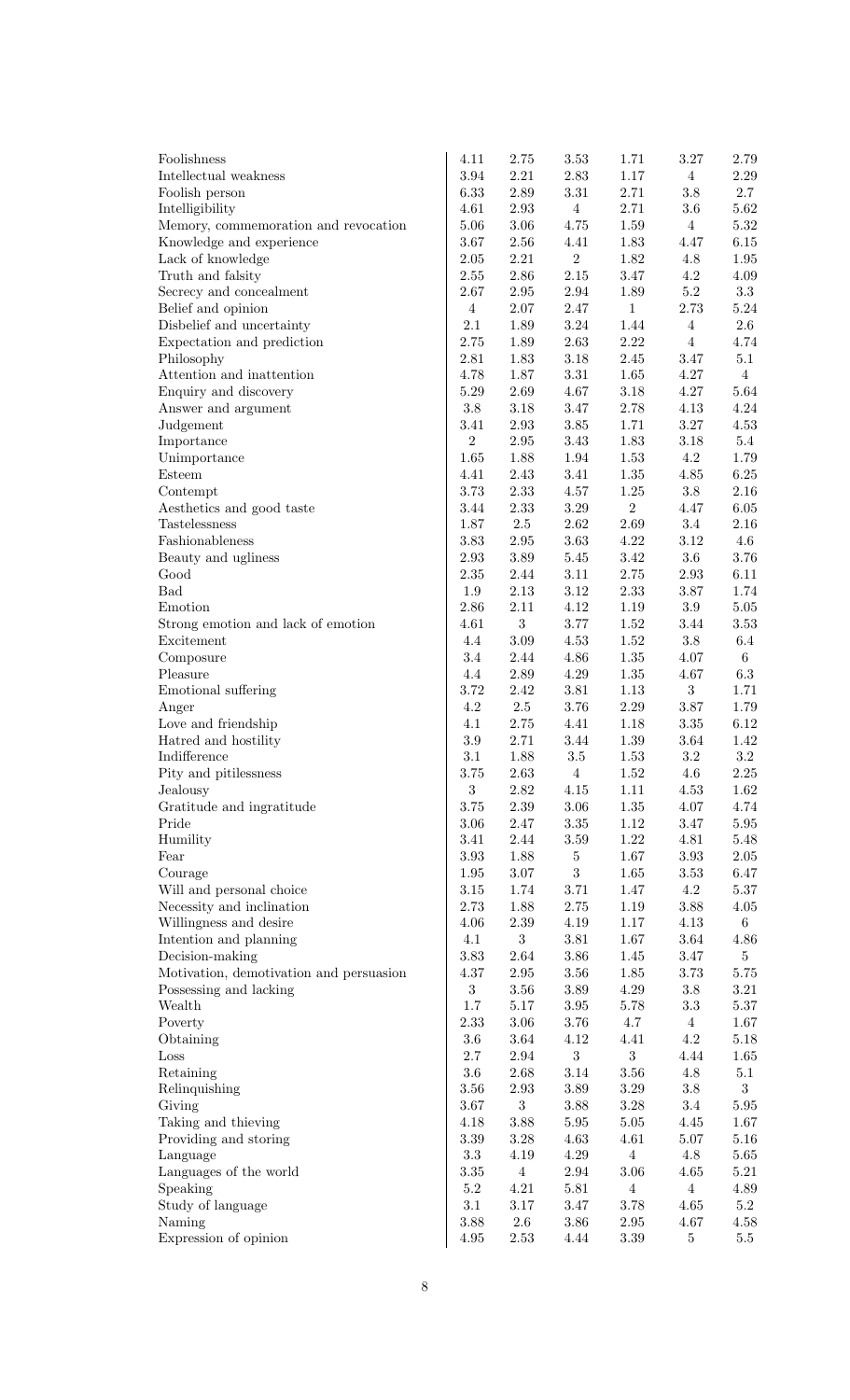| Refusal                                                              | 2.85                 | 2.12                 | 3.88             | 3.1                  | 4.55               | $\boldsymbol{3}$ |
|----------------------------------------------------------------------|----------------------|----------------------|------------------|----------------------|--------------------|------------------|
| Curse                                                                | 2.85                 | 3.69                 | 2.88             | $3.52\,$             | 4.31               | 2.35             |
| Society                                                              | 4.76                 | 3                    | 3 <sup>1</sup>   | 4.63                 | 3.53               | 3.95             |
| Kinship and relationship                                             | 5.28                 | 1.93                 | $3.15\,$         | $2.52\,$             | 4.4                | 5.58             |
| Kinship group and family                                             | $5.8\,$              | $3.53\,$             | 5.18             | 4.63                 | 3.47               | 5.81             |
| Family members and genealogy                                         | 5.56                 | 4.11                 | 3.38             | 4.7                  | 4.67               | 6 <sup>1</sup>   |
| Marriage                                                             | 4.25                 | $4.09\,$             | 4.12             | $3.5\,$              | $5.6\,$            | 5.53             |
| Social communication and culture                                     | 5.15                 | $2.32\,$             | 4.18             | $3.59\,$             | 3.43               | 5.7              |
| Solitude and social isolation                                        | 3.27                 | $3.56\,$             | 3.92             | $2.78\,$             | 4.4                | $3.3\,$          |
| Social attitudes                                                     | 2.75                 | 1.68                 | 3.06             | 2.14                 | $3.67\,$           | 4.2              |
| Social position                                                      | 4.18                 | 2.77                 | 3.71             | $3.29\,$             | 3.87               | 3.82             |
| Social discord and harmony                                           | 4.45<br>$5.2\,$      | 1.68<br>$3.88\,$     | 3.13             | $3.43\,$<br>$5.79\,$ | 4.32               | 3.1<br>4.32      |
| Inhabiting and population                                            | 1.67                 | 6.53                 | 3.82<br>4.82     | $6.5\,$              | 3.85<br>4.25       | 4.64             |
| Buildings and inhabited places<br>War and armed hostility            | 5.35                 | $4.24\,$             | 5 <sup>5</sup>   | $5.55\,$             | $3.8\,$            | 1.63             |
| Military forces                                                      | 5.87                 | $\,6\,$              | $4.05\,$         | $5.95\,$             | 4.38               | 3.05             |
| Weapons and armour                                                   | 2.37                 | $6.28\,$             | 5 <sup>1</sup>   | 6.67                 | 5.2                | 2.63             |
| Air and sea hostilities                                              | 4.12                 | $4.58\,$             | $2.95\,$         | $4.94\,$             | 4.33               | $\overline{2}$   |
| Peace and absence of war                                             | 2.83                 | 2.09                 | 2.71             | $5.14\,$             | 4.63               | 6.33             |
| Command and control                                                  | 3.53                 | $\boldsymbol{3}$     | 4.47             | 4.06                 | 4.4                | 3.62             |
| Rule and government                                                  | 2.4                  | $2.35\,$             | 2.24             | 4.29                 | $3.88\,$           | 3.33             |
| Politics                                                             | 4.61                 | $3.06\,$             | 2.15             | 4.81                 | $3.8\,$            | 3.29             |
| Political office                                                     | 2.71                 | $3.94\,$             | $3.33\,$         | 5.41                 | 4.47               | 2.86             |
| Authority, rebellion and freedom                                     | $2.6\,$              | 2.71                 | $3.53\,$         | $\overline{3}$       | $3.3\,$            | 4.09             |
| Punishment                                                           | 4.55                 | $3.16\,$             | $\overline{4}$   | 4.06                 | $3.89\,$           | 1.79             |
| Law                                                                  | 2.7                  | 2.47                 | 1.94             | 4.05                 | 4.73               | 4.53             |
| Morality and immorality                                              | 2.76                 | 1.65                 | $3.28\,$         | 1.47                 | 3.79               | 4.55             |
| Virtue                                                               | 3.45                 | 1.58                 | 3.65             | 1.72                 | 3.47               | 6.33             |
| Moral evil                                                           | 3.53                 | 1.47                 | 2.53             | 1.67                 | 4.13               | 1.32             |
| Guilt                                                                | 3.78                 | 1.89                 | $4.25\,$         | $1.28\,$             | 4.06               | $\overline{2}$   |
| Licentiousness                                                       | 4.65                 | $2.36\,$             | $3.82\,$         | $2.62\,$             | $3.85\,$           | $1.9\,$          |
| Education<br>Faith                                                   | 4.53                 | $3.81\,$             | 3.94             | $3.24\,$             | 3.9                | 6.14             |
| Religious groups                                                     | 3.65<br>5.22         | 1.86<br>4.58         | 2.76<br>4.65     | 1.48<br>$5.11$       | $3.25\,$<br>3.93   | 5.29<br>3.77     |
| Church government                                                    | 5.94                 | $4.6\,$              | 3.71             | 4.75                 | 4.47               | 2.56             |
| Worship                                                              | $\overline{4}$       | $2.27\,$             | 4.5              | 2.86                 | 4.07               | 4.29             |
| Religious places and artefacts                                       | 2.87                 | 5.18                 | 4.12             | 5.76                 | $\overline{4}$     | 5.25             |
| Communication and disclosure                                         | 4.47                 | 3.42                 | 4.71             | $3.61\,$             | 3.73               | $5\overline{)}$  |
| Representation                                                       | 3.87                 | $\overline{4}$       | 3.89             | $4.33\,$             | 4.4                | 5.05             |
| Signs and signals                                                    | 1.45                 | $5.75\,$             | 4.12             | 5.44                 | $3.88\,$           | 4.5              |
| Insignia and heraldry                                                | 1.59                 | $5.06\,$             | 2.7              | $5.06\,$             | $4.2\,$            | 4.74             |
| Information and advertising                                          | 2.47                 | $4.37\,$             | $2.4\,$          | $3.17\,$             | 3.87               | 4.2              |
| Records and monuments                                                | 2.47                 | $5.86\,$             | 3.47             | 6.1                  | $4.8\,$            | 5.65             |
| Writing                                                              | 4.47                 | $4.33\,$             | $5.76\,$         | $5.56\,$             | 4.79               | 4.86             |
| Printing and publishing                                              | 4.12                 | 4.93                 | $2.12\,$         | $6.39\,$             | 4.2                | 4.55             |
| Reading                                                              | 3.29                 | $3.47\,$             | 4.71             | 2.53                 | $4.31\,$           | 5.95             |
| <b>Books</b>                                                         | 1.25                 | $6.72\,$             | $\sqrt{3}$       | $6.17\,$             | 4.41               | 5.65             |
| Journalism                                                           | $3.33\,$<br>$2.05\,$ | $4.13\,$             | $\,4\,$          | $4.8\,$<br>6.57      | $4.6\,$<br>$4.9\,$ | 3.71<br>4.82     |
| Television and broadcasting<br>Correspondence and telecommunications | $3.8\,$              | $5.11\,$<br>$4.31\,$ | 2.65<br>$3.82\,$ | $3.89\,$             | 4.21               | 4.32             |
| Travel and journeys                                                  | 4.71                 | 4.84                 | $5.5\,$          | $5.05\,$             | $\overline{4}$     | 5.86             |
| Transport                                                            | 4.55                 | $5.21\,$             | $5.25\,$         | $6.33\,$             | 4.53               | 4.44             |
| Railways                                                             | 2.29                 | $\,6\,$              | $3.53\,$         | 6.76                 | $4.93\,$           | 4.29             |
| Navigation                                                           | 2.33                 | 3.74                 | 4.06             | $4.8\,$              | $3.93\,$           | 4.58             |
| Air and space travel                                                 | $\overline{4}$       | $\bf 5$              | 4.63             | $6.24\,$             | 5.47               | 5.42             |
| Occupations and work                                                 | 4.45                 | 4.68                 | 4.65             | $5.88\,$             | 4.33               | 4.85             |
| Industry                                                             | $3.2\,$              | $2.8\,$              | 4.65             | $6.3\,$              | 3.33               | 4.45             |
| Workers and workplaces                                               | $5.3\,$              | 5.41                 | 4.24             | $6.15\,$             | $5.27\,$           | 4.55             |
| Tools and equipment for work                                         | 2.4                  | 6.24                 | $4.38\,$         | $6.5\,$              | $3.87\,$           | 5.14             |
| Containers                                                           | $1.6\,$              | $5.93\,$             | $\overline{3}$   | $6.56\,$             | 4.88               | 4.18             |
| Machines                                                             | 3                    | $6.09\,$             | 3.48             | 6.82                 | 4.53               | 4.43             |
| Materials and fuel                                                   | 2.39                 | 5.71                 | 2.47             | 6.1                  | 3.82               | 4.24             |
| Trade and commerce                                                   | 3.15                 | $3.67\,$             | $\overline{4}$   | $5.3\,$              | 4.07               | 4.55             |
| Money                                                                | $\overline{2}$       | $5.29\,$             | 2.56             | 6.56                 | 4.33               | 5.05             |
| Leisure and games<br>Social events                                   | 4.18<br>4.9          | $2.88\,$<br>3.53     | 4.22<br>3.92     | 4.1<br>4.83          | 4.88<br>4.69       | 5.37<br>4.47     |
|                                                                      |                      |                      |                  |                      |                    |                  |